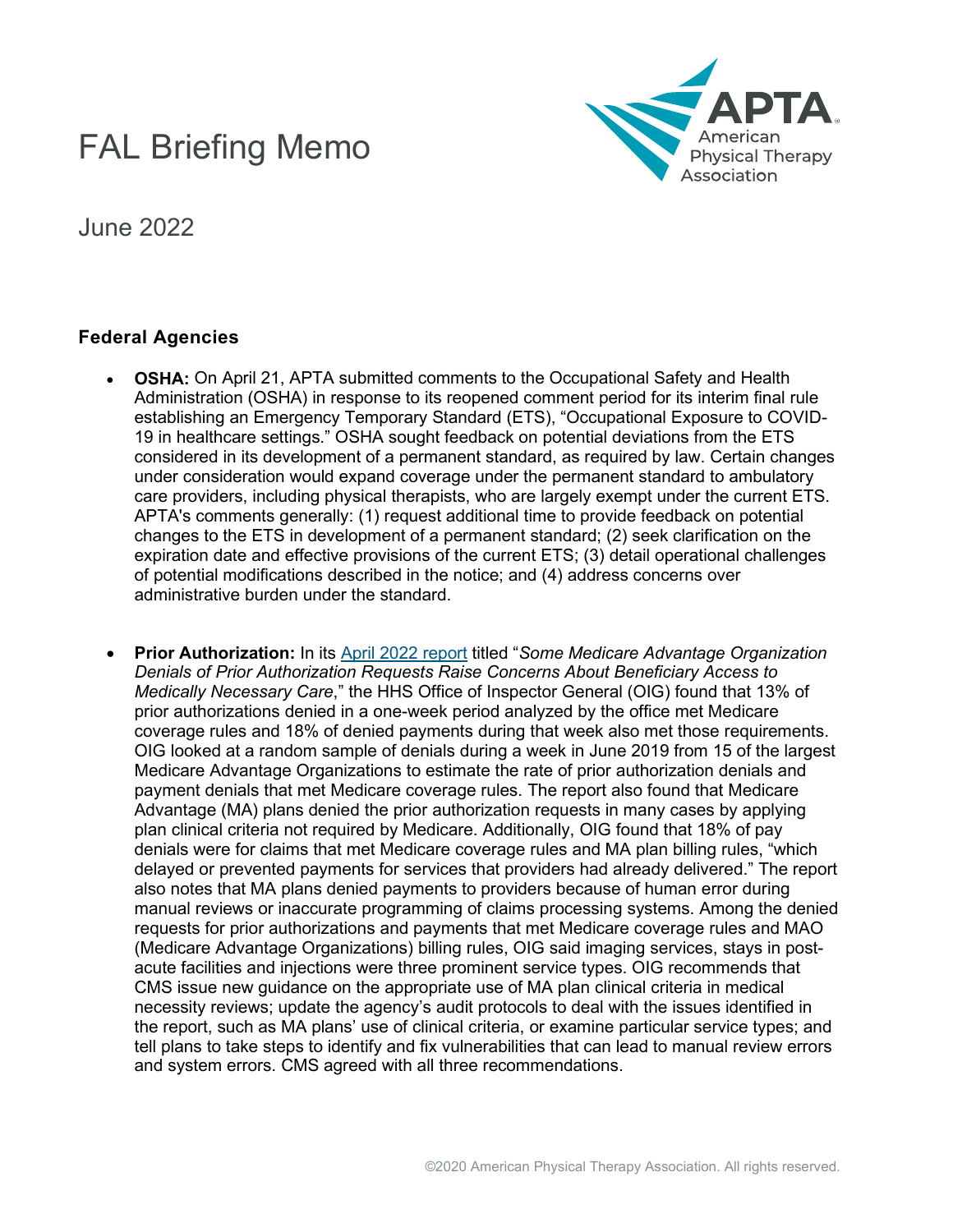

The report has highlighted the APTA-endorsed [Improving Seniors' Timely Access to Care](https://www.apta.org/advocacy/issues/administrative-burden/position-paper-improving-seniors-timely-access-to-care)  Act (H.R. 3173/S. 3018) which aims to address prior authorization under MA plans. Reps. Suzan DelBene (D-WA), Mike Kelly (R-PA), Ami Bera (D-CA) and Larry Bucshon (R-IN), who are sponsors of the bill, called the OIG report scathing, and say it "underscores the need for reforms in the current prior authorization system." To view the OIG report [click HERE](https://oig.hhs.gov/oei/reports/OEI-09-18-00260.pdf) and watch the [OIG VIDEO](https://protect-us.mimecast.com/s/G6l_C73Y82ImQ00AiWRuOe?domain=youtube.com) on the report.

## **U.S. Congress**

- **PTAs:** On April 23, 2022, Rep. Bobby Rush (D-IL) led a bipartisan letter to the U.S. House Appropriations Committee requesting that the committee include report language in the upcoming annual appropriations bill clarifying Congressional intent surrounding supervision requirements for PTAs and OTAs. The report language directs CMS not to limit access or alter reimbursement for outpatient therapy services by imposing supervision requirements for assistants in outpatient settings that are more stringent than what is required by state law. Rep. Rush was joined by Rep. Jason Smith (R-MO), along with Representatives Budd (R-NC), Carter (D-LA), Cohen (D-TN), Horsfield (D-NV), McBath (D-GA), McEachin (D-VA), McKinley (R-WV), Panetta (D-CA), and Wild (D-PA). Read the letter [HERE.](https://www.apta.org/siteassets/pdfs/2022/fy2023-supervisory-requirements-letter-4-27-22.pdf)
- **Pelvic Health:** Rep. Jamie Herrera Beutler (R-WA) and Rep. Lisa Blunt Rochester (D-DE) plan to introduce the *Optimizing Postpartum Outcomes Ac*t in the near future. This bipartisan legislation instructs the Centers for Medicare and Medicaid Services (CMS) to issue guidance on coverage under Medicaid and CHIP (Children s Health Insurance Program) for pelvic floor services, including pelvic floor physical therapy, performed during the postpartum or neonatal period. The legislation also requires Government Accountability Office (GAO) to conduct a study on pelvic floor programs that address gaps in coverage for covered pelvic health services, including pelvic floor physical therapy, for postpartum individuals and other services postpartum women received during their pregnancies. Additionally, the bill instructs the HHS Secretary to carry out a program to educate and train health professionals on the benefits of pelvic floor physical therapy and to educate postpartum women on the importance of pelvic floor examinations and physical therapy, what pelvic floor examinations and physical therapy are, and how to obtain an examination for pelvic physical therapy. APTA Government Affairs and representatives from APTA Academy of Pelvic Health worked with Rep. Herrera Beutler's office in the drafting of the legislation.
- **School-Based Therapy**: Rep. Jahana Hayes (D-CT) and Rep. Brian Fitzpatrick (R-PA) introduced bipartisan [resolution](https://www.congress.gov/bill/117th-congress/house-resolution/1063/text?q=%7B%22search%22%3A%5B%22H+res+1063%22%2C%22H%22%2C%22res%22%2C%221063%22%5D%7D&r=1&s=1) designating and celebrating the week of April 25 through April 29, 2022, as ["National Specialized Instructional Support Personnel Appreciation Week.](https://hayes.house.gov/media/press-releases/hayes-leads-legislation-celebrating-national-specialized-instructional-support)" Schools are home to more than one million specialized instructional support personnel across the United States, including physical therapists, nurses, speech-language pathologists, audiologists, and more. This resolution builds on the *[Save Education Jobs Act](https://hayes.house.gov/media/press-releases/hayes-reintroduces-save-education-jobs-act-protect-nearly-4-million-education-0)*, an APTA-endorsed bill introduced by Rep Hayes to help mitigate the impacts of students' learning loss as a result of the COVID-19 pandemic and support specialized instructional support personnel, including physical therapists.

## **Commercial Payers**